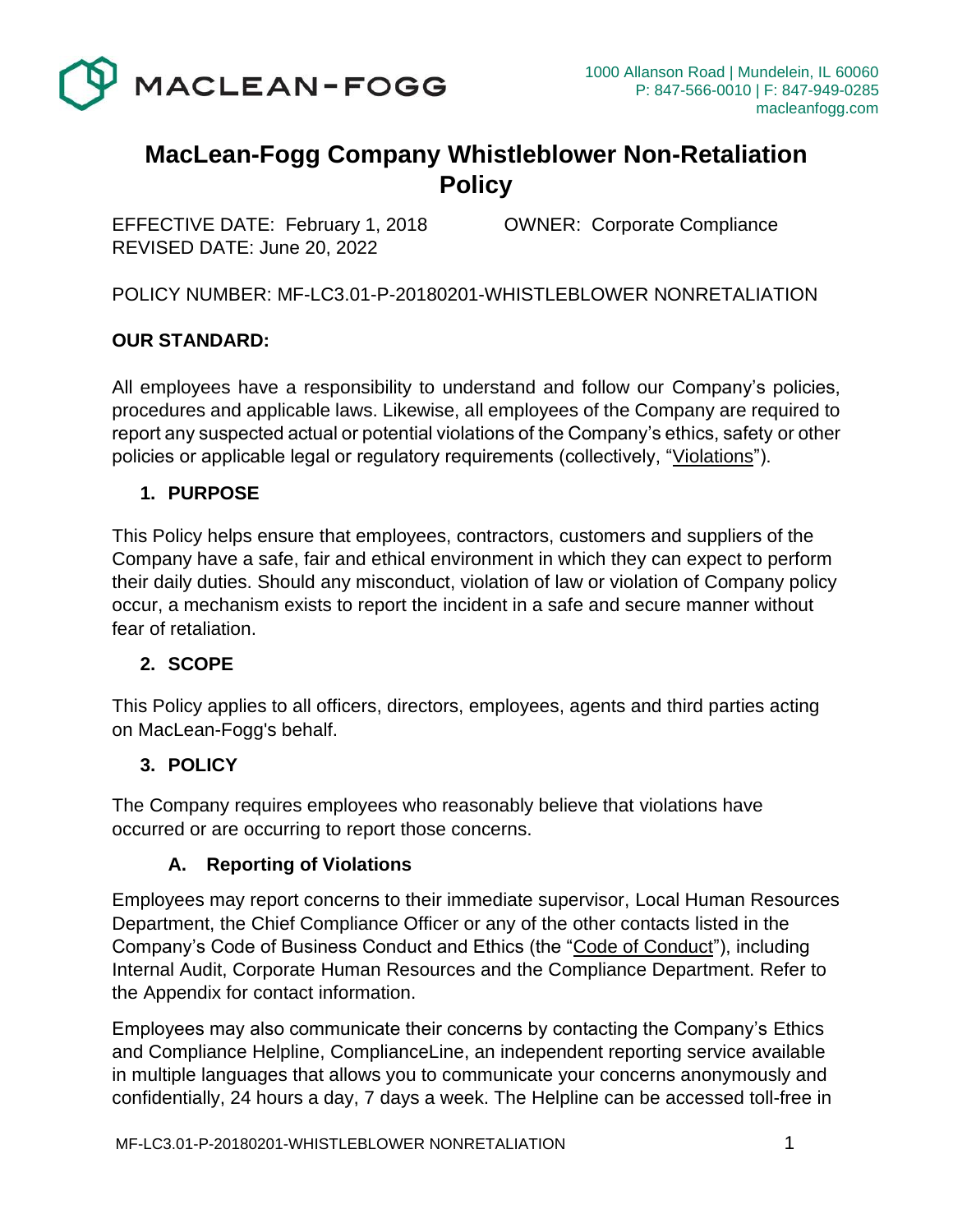MACLEAN-FOGG

North America by dialing 1-800-243-0140 or on the internet at [https://app.mycompliancereport.com/report?cid=MF.](https://app.mycompliancereport.com/report?cid=MF)

Employees located outside of North America can access ComplianceLine via the website previously listed. ComplianceLine is operated by specially-trained third party representatives. Reports made through the Helpline can be made anonymously where permitted by local law (i.e., some countries permit anonymous reporting while others prohibit it). The Company will treat all reports confidentially to the extent permitted by law.

Employees should expect to include sufficient detail concerning the reported violation to allow for the Company to conduct an appropriate investigation. It is important to provide information about the names of the people involved in or witness to the incident(s); the dates and times of the incident(s) (approximate or exact); where the incident(s) occurred; and why the person believes the incident(s) should be reported.

## **B. Receipt and Investigation of Reported Violations**

All reports of violations will be promptly and thoroughly investigated, and all information disclosed during the course of the investigation will remain confidential, except as necessary to conduct the investigation and take any remedial action, in accordance with applicable law, rules and regulations. All employees and supervisors have a duty to cooperate in the investigation of reported violations, or of discrimination, retaliation or harassment resulting from the reporting or investigation of such matters. Employees shall be subject to disciplinary action, including the termination of their employment, if such employee fails to cooperate with an investigation or deliberately provides false information during an investigation.

## **C. Oversight**

The Chief Compliance Officer provides regular reports regarding any violations to the MacLean-Fogg Compliance Committee, Executive Management and the Audit Committee of the Board of Directors. These reporting procedures are intended to prevent, deter and remedy any violation of applicable laws and regulations. If MacLean-Fogg concludes, after reasonable investigation, that there is a reasonable basis to believe that a federal, state, local or foreign law or regulation has been violated, it will then make a determination as to whether it must report that matter or any individual who engaged in unlawful conduct to the appropriate authorities and, if so, will make efforts to report in a timely manner.

## **D. Retaliation**

MacLean-Fogg prohibits retaliation against any employee who makes a good faith report of an alleged violation or participates in an investigation. Suspected retaliation should be reported immediately to the Human Resources Department, Chief Compliance Officer or the Ethics and Compliance Helpline.

MF-LC3.01-P-20180201-WHISTLEBLOWER NONRETALIATION 2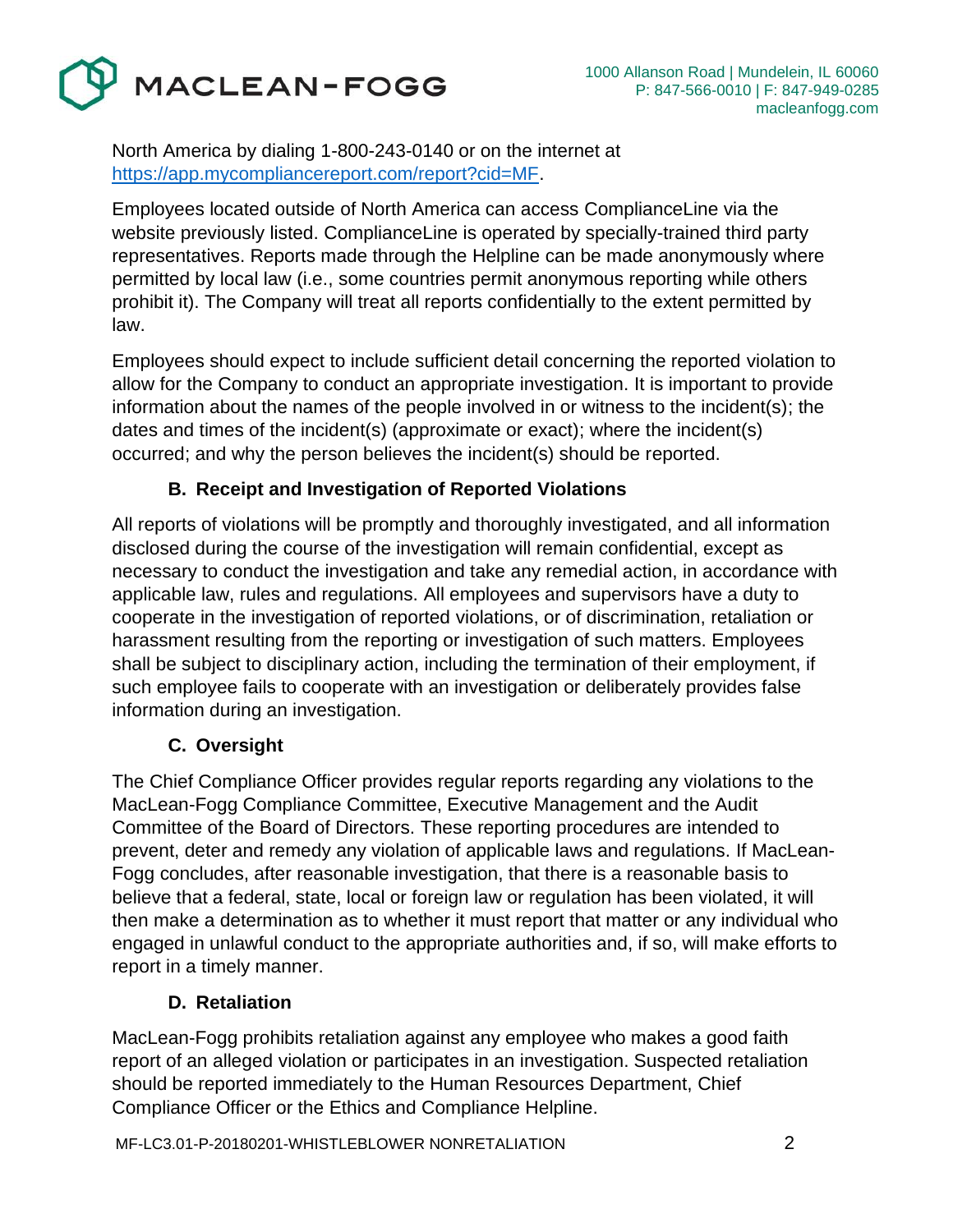

Examples of potential retaliation include, but are not limited to, denial of hiring or promotion opportunities, threats or reprimands, negative performance evaluations and giving negative job references.

Anyone, regardless of position or title, whom MacLean-Fogg determines has engaged in retaliatory conduct will be subject to discipline, up to and including termination of employment.

Any employee who believes that they have suffered retaliation due to their reporting a violation or participating in an investigation should report the alleged retaliation through one of the reporting channels specified above under "Reporting of Violations."